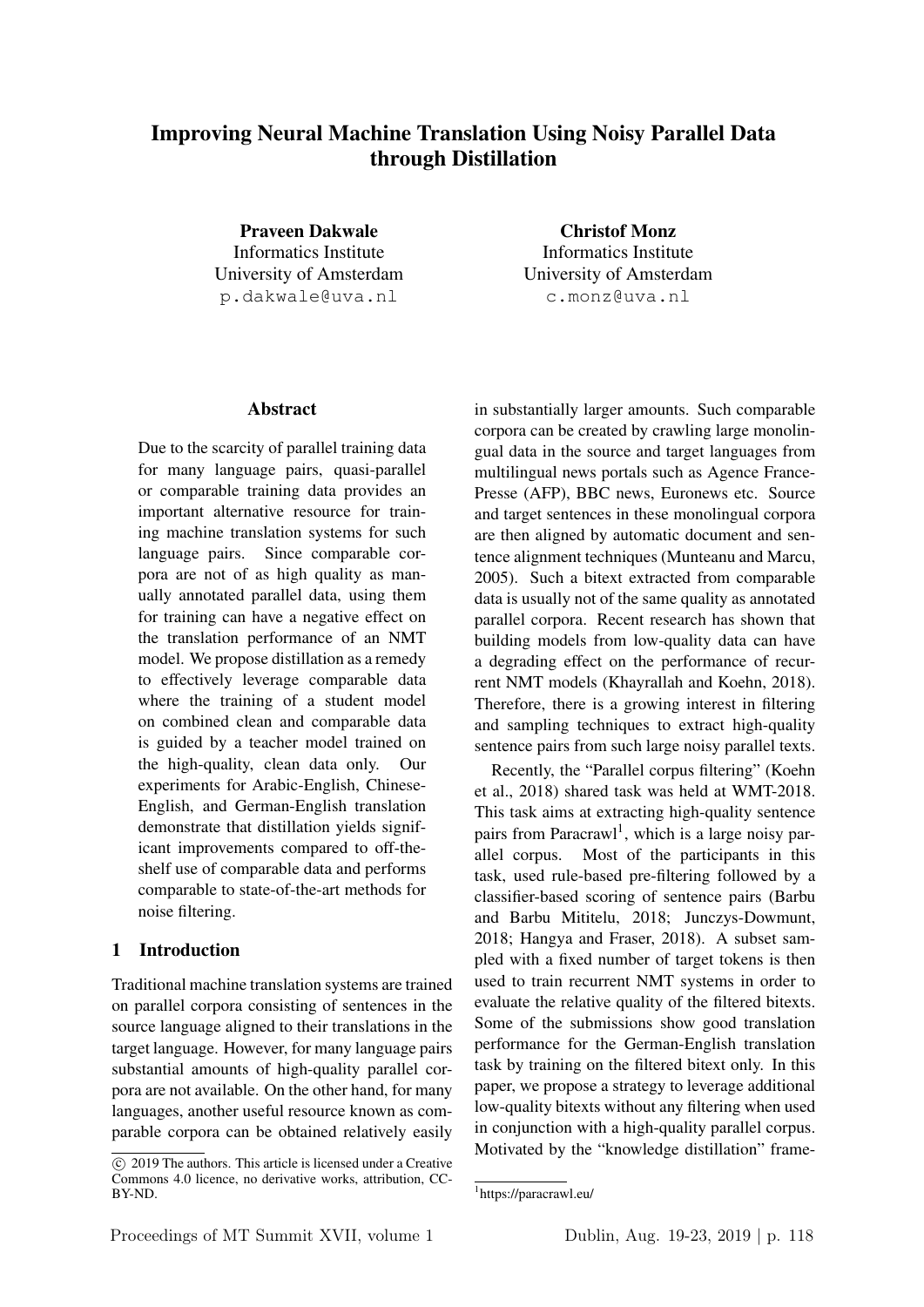| Arabic-English (ISI bitext)         |                                                                                          |  |  |
|-------------------------------------|------------------------------------------------------------------------------------------|--|--|
| Src:                                | وقررت وزارة العدل الهولندية ابعاده رغم طلب الاردن تسليمه في اطار قضية تهريب مخدرات.      |  |  |
| Trg:                                | The Dutch justice ministry decided to expel the Iraqi Kurd despite Amman's demand        |  |  |
|                                     | that he be handed over to Jordanian authorities.                                         |  |  |
| Human:                              | The Dutch Justice Ministry decided to deport him, despite Jordan's request to hand       |  |  |
|                                     | him over as part of a drug smuggling case.                                               |  |  |
| <b>Chinese-English (ISI bitext)</b> |                                                                                          |  |  |
| Src:                                | 美国提出的报复清单是中国政府绝对不能接受的。                                                                   |  |  |
| Trg:                                | And the Chinese side would certainly not accept the <i>unreasonable demands</i> put for- |  |  |
|                                     | ward by the Americans concerning the protection of intellectual property rights.         |  |  |
| Human:                              | The revenge list proposed by America will definitely not be accepted by Chinese          |  |  |
|                                     | government.                                                                              |  |  |
|                                     | <b>German-English (Paracrawl)</b>                                                        |  |  |
| Src:                                | Der Elektroden Schalter KARI EL22 dient zur Füllstandserfassung und -regelung            |  |  |
|                                     | von elektrisch leitfähigen Flüssigkeiten.                                                |  |  |
| Tgt:                                | The KARI EL22 electrode switch is designed for the control of conductive liquids.        |  |  |
| Human:                              | The electrode switch KARI EL22 is used for level detection and control of electrically   |  |  |
|                                     | conductive liquids.                                                                      |  |  |

Table 1: Noisy sentence pair example from ISI bitext (Arabic-English and Chinese-English) and Paracrawl (De-En). Fragments in red in either source or target side has no corresponding equivalent fragment on the respective aligned side.

work of Hinton et al. (2014), we propose "distillation" as a strategy to exploit comparable training data for training an NMT system. In our distillation strategy, we first train a teacher model on the clean parallel data, which then guides the training of a final student model trained on the combination of clean and noisy data. Our experimental results demonstrate that for Arabic-English and Chinese-English translation, distillation not only helps to successfully utilize noisy comparable corpora without any performance degradation, but it also outperforms one of the best performing filtering techniques reported in Koehn et al. (2018). In addition, we conduct similar experiments for German-English translation and observe that while simply adding noisy data to the training data pool degrades performance, our distillation approach still yields slight improvements over the baseline.

In Section 2, we discuss the relevant literature in NMT as well as in other deep learning based tasks which aim to utilize low quality training corpus. In Section 3, we provide a brief discussion of the type of noise in the comparable data, the architecture of the NMT model used in our experiments, and the knowledge distillation framework proposed by Hinton et al. (2014). In Section 4, we describe our strategy to use knowledge distillation for training with noisy data. We discuss our experimental settings including datasets and parameters in Section

5 and results in Section 6.

# 2 Related work

Khayrallah and Koehn (2018) reported that NMT models can suffer substantial degradation from adding noisy bitexts when compared to a baseline model trained on high-quality parallel text only. The "Parallel corpus filtering" (Koehn et al., 2018) task evaluated submissions based on NMT systems trained only on the bitext filtered from Paracrawl. However, given that many language pairs have at least some small amount of high-quality parallel corpora (which is also used by many of the participants to train a classifier for scoring the noisy data), it is important to investigate whether a bitext filtered using these proposed techniques results in any additional improvements in conjunction with the original high-quality data. Filtering techniques involve discarding a sentence pair with low confidence score. However, a sentence pair with a low score may still have fragments in the source and target sentences which can provide useful contexts. Our results show that for a recurrent NMT model, filtering the noisy bitext below a specific threshold using one of the best techniques submitted to the filtering task (known as "Dual conditional cross entropy filtering" (Junczys-Dowmunt, 2018)) yields only small improvements.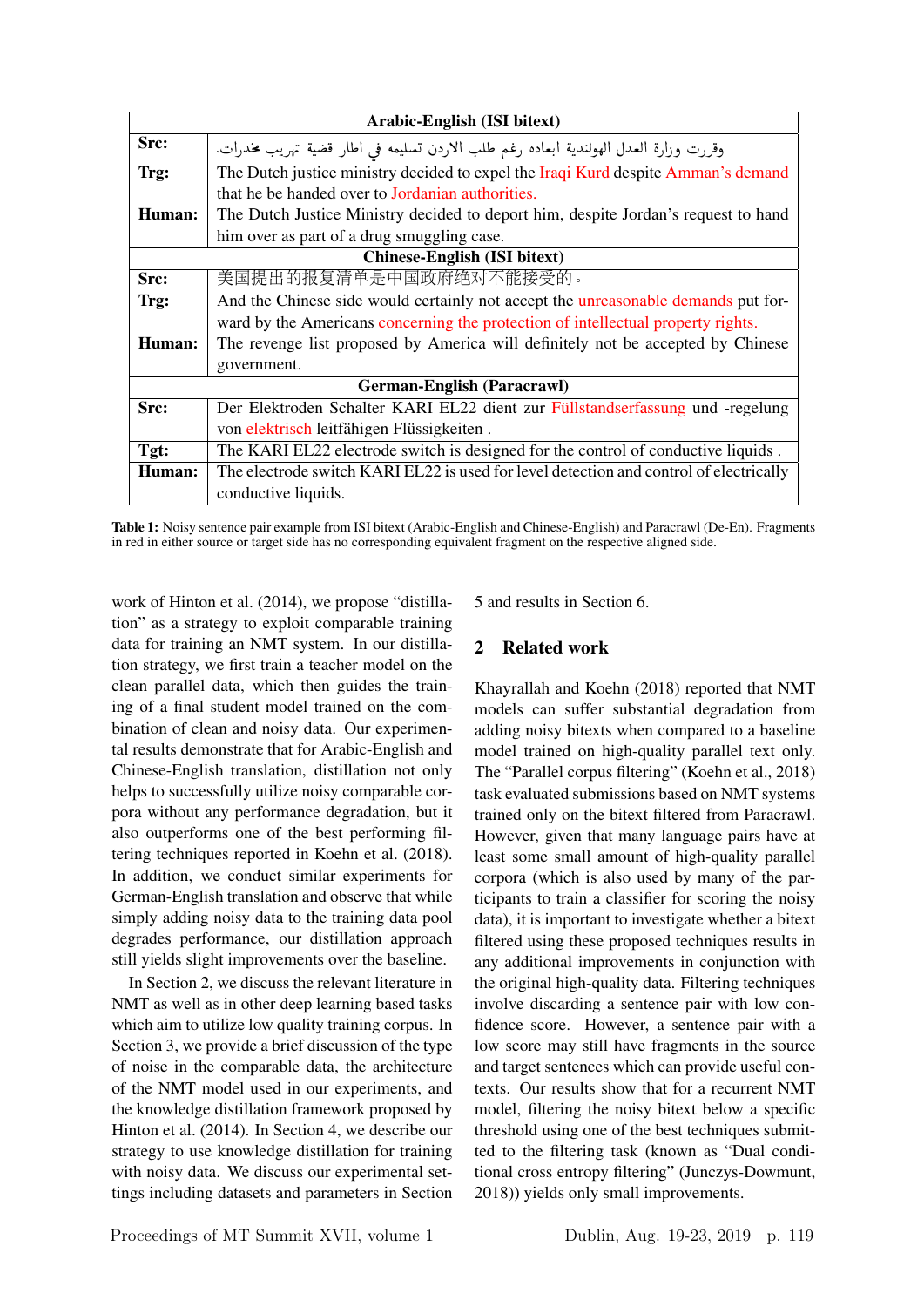In the machine learning literature, various methods have been proposed for efficient learning with label noise. One of the recent methods is the bootstrapping (Reed et al., 2014) approach where improved labels for noisy or unlabeled data can be obtained by predictions of another classifier. For NMT, forward translations of the noisy bitext can be used as a variant of bootstrapping where the target side of the noisy bitext can be replaced by translations of the source sentence obtained by a model trained on the high-quality data. However, a better alternative for NMT would be to use back-translations (Sennrich et al., 2016), i.e., to replace the source side of the noisy bitext by translations of the target side obtained by a model trained in the reverse direction. Our experiments show that although backward translations of noisy data cause lower degradations than the original noisy data, they provide only moderate improvements. Moreover, cleansing the comparable data by backtranslation is expensive as it requires the generation of pseudo source sentences using beam search decoding. Fine-tuning (Miceli Barone et al., 2017) is a well-known technique for domain adaptation for NMT but can also be used as a possible solution for training with noisy data where the idea is to first pre-train on noisy data and then continue training on high-quality data.

Our experiments show that when using noisy data for training NMT models, fine-tuning fails to provide any additional improvements. Moreover, bootstrapping based on filtering and backtranslation, as explained above, show only small improvements over a model trained on highquality data only. In order to overcome the dependence on filtering-based data selection or other data cleaning approaches and to leverage all available noisy data, in this paper, we propose knowledge distillation based training on combined clean and noisy sentence pairs.

It is very important to note that, as has been pointed out in Koehn et al. (2018), the aim of *"Parallel corpus filtering"* task proposed at WMT18 was not to select data relevant for a targeted domain, but to focus on the selection of high quality data that is relevant to all domains. Similarly, in this paper, we do not aim to propose a technique for domain adaptation for NMT but to propose a technique to leverage low quality or noisy training data for training high performing NMT models.

Although knowledge distillation has been used

as a solution to other problems of NMT such as model compression (Kim and Rush, 2016), domain adaptation (Dakwale and Monz, 2017) or transfer learning for low-resource languages (Chen et al., 2017) and for leveraging noisy data for image recognition (Li et al., 2017), our approach is the first attempt to exploit distillation for training NMT systems with noisy data.

# 3 Background

# 3.1 Noise in the training corpora

Khayrallah and Koehn (2018) analyzed the Paracrawal corpus, identifying various types of noise in this corpus. They found that although there are some instances of incorrect language, untranslated sentences, and non-linguistic characters, the majority of noisy samples (around 41%) are misaligned sentences due to faulty document or sentence alignment. This results in alignments of incorrect source to target sentence fragments.

Similarly, a well-known noisy bitext commonly used for training machine translation systems for Arabic-English and Chinese-English is the ISI bitext created by automatically aligning sentences from monolingual corpora extracted from AFP and Xinhua, respectively (Munteanu and Marcu, 2005). This alignment method first searches for articles representing similar stories in two separate monolingual corpora for source and target languages using cross-lingual information retrieval with the help of a dictionary. Then parallel sentences are aligned by calculating word overlaps between each candidate sentence pair followed by a maximum entropy classifier. Since the bitexts are extracted from monolingual corpora for source and target languages, there is rarely any noise due to misspelling, wrong re-ordering or non-linguistic characters. The majority of noise in the resulting aligned bitext is due to limitations of the sentence alignment technique often resulting in sentence pairs which are partial translations of each other with additional fragments on either the source or target side.

Table 1 shows some examples of noisy sentence pairs for German-English (from the Paracrawl corpus) and Arabic-English (from the ISI bitext). The fragments marked red in the source sentence have no correspondence on the target side. We refer the reader to (Khayrallah and Koehn, 2018) and (Munteanu and Marcu, 2005) for a more detailed description of the types of noise in the respective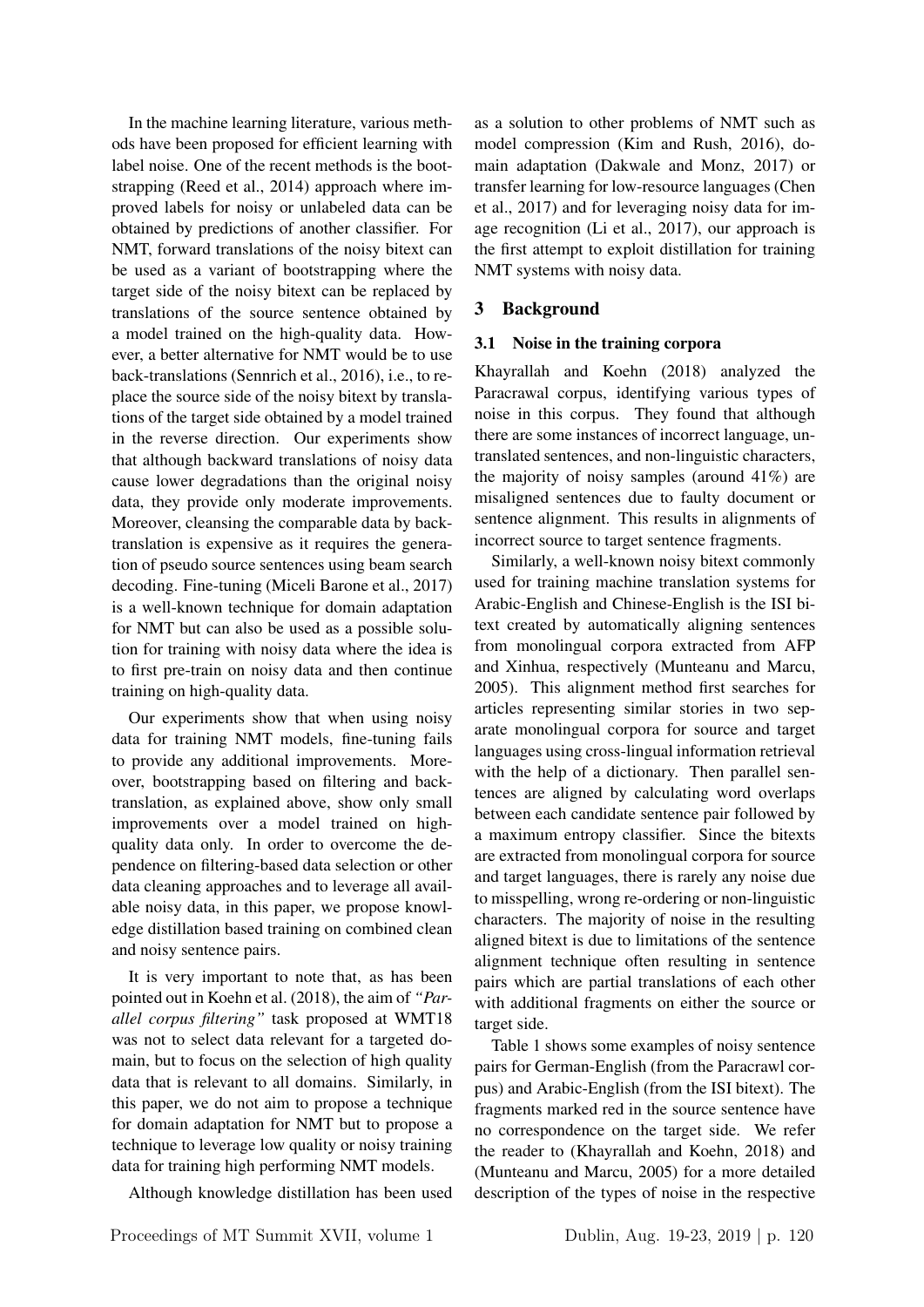corpora.

#### 3.2 Neural Machine Translation

We employ an NMT system based on Bahdanau et al. (2014). This is a simple encoderdecoder network where both the encoder and decoder are multilayer recurrent neural networks (we use LSTM's). Given an input sentence  $[(x_1, x_2, ..., x_n)]$ , the encoder converts it into a sequence of hidden state representations  $[(h_1, h_2, \ldots, h_n)].$ 

$$
h_i = f_{encoder}(x_i, h_{i-1})
$$
 (1)

Here,  $f_{encoder}$  is an LSTM unit. The decoder is another multi-layer RNN which predicts a target sequence  $y = (y_1, y_2, \dots, y_m)$ . The probability of generation of a token  $y_i$  at position *'i'* on the target side is conditioned on the last target token  $y_{i-1}$ , the current hidden state of the decoder  $s_j$ , and the context vector  $c_j$  which is a conditional representation of the source sequence relevant to target position *'i'*. The probability of the sentence is computed as the product of the probabilities of all target tokens.

$$
p(\mathbf{y}) = \prod_{j}^{m} p(y_j | y_1, \dots y_{j-1}, \mathbf{x}) = \prod_{j}^{m} g(y_{j-1}, s_j, c_j)
$$
\n(2)

*g* is a multi-layer feed-forward neural network with a nonlinear transformation. A softmax layer is applied on the output of the feedforward network *g*, which generates the probability of each word in the target vocabulary. Here,  $s_i$  is the hidden state representation corresponding to each token in the target sequence generated by the decoder RNN.

$$
s_j = f_{dec}(s_{j-1}, y_{j-1}, c_j)
$$
 (3)

The context vector  $c_j$  is computed using an attention mechanism (Luong et al., 2015) as the weighted sum of the hidden states  $h_i$  of the encoder.

$$
c_j = \sum_{i=1}^{n} \alpha_{ji} h_i \tag{4}
$$

where  $\alpha_{ji}$  are attention weights corresponding to each encoder hidden state output  $h_i$  calculated as follows :

$$
\alpha_{ji} = \frac{exp(a(s_{j-1}, h_i))}{\sum_{k=1}^{n} exp(a(s_{j-1}, h_k))}
$$
(5)

Activations  $a(s, h)$  are calculated by using a scoring function such as dot product between the current decoder state  $s_{i-1}$  and each of the hidden states  $h_i$  of the encoder. The end-to-end network is trained by minimizing the negative log-likelihood over the training data. The log-likelihood loss is defined as

$$
L_{NLL}(\theta) = -\sum_{j=1}^{n} \sum_{k=1}^{|V|} (y_j = k) * \log(p(y_j = k | x; \theta))
$$
\n(6)

Where  $y_j$  is the output distribution generated by the network at each time-step and *k* is the true class label, i.e., the reference target word at each time step selected from a fixed vocabulary *V*. The outer summation is the total loss computed as the sum over the complete target sequence.

#### 3.3 Knowledge Distillation

Knowledge Distillation is a framework proposed in Hinton et al. (2014) for training compressed "student" networks by using supervision from a large teacher network. Assuming, we have a teacher network with large dimension size trained on a large amount of data, a smaller student network with much smaller dimension size can be trained to perform comparable or even better than the teacher by learning to mimic the output distributions of the teacher network on the same data. This is usually done by minimizing cross-entropy or KL-divergence loss between the two distributions. Formally, if we have a teacher network trained on the same data and with a learned distribution  $q(y|x; \theta_T)$ , the student network (model parameters represented by  $\theta$ ) can be trained by minimizing the following loss:

$$
L_{KD}(\theta, \theta_T) = -\sum_{k=1}^{|V|} \text{KL}\Big(q(y|x; \theta_T) \ p(y|x; \theta)\Big)
$$
\n(7)

where  $\theta_T$  is the parameter distribution of the teacher network. Commonly, this loss is interpolated with the log-likelihood loss which is calculated with regard to the target labels for the indomain data:

$$
L(\theta, \theta_T) = (1 - \lambda) L_{NLL}(\theta) + \lambda L_{KD}(\theta, \theta_T)
$$
 (8)

In order to allow the student network to encode the similarities among the output classes, Hinton et al. (2014) suggests to generate a smoother distribution called 'soft-targets' by increasing the temperature of the softmax of both teacher and student network.

Proceedings of MT Summit XVII, volume 1 Dublin, Aug. 19-23, 2019 | p. 121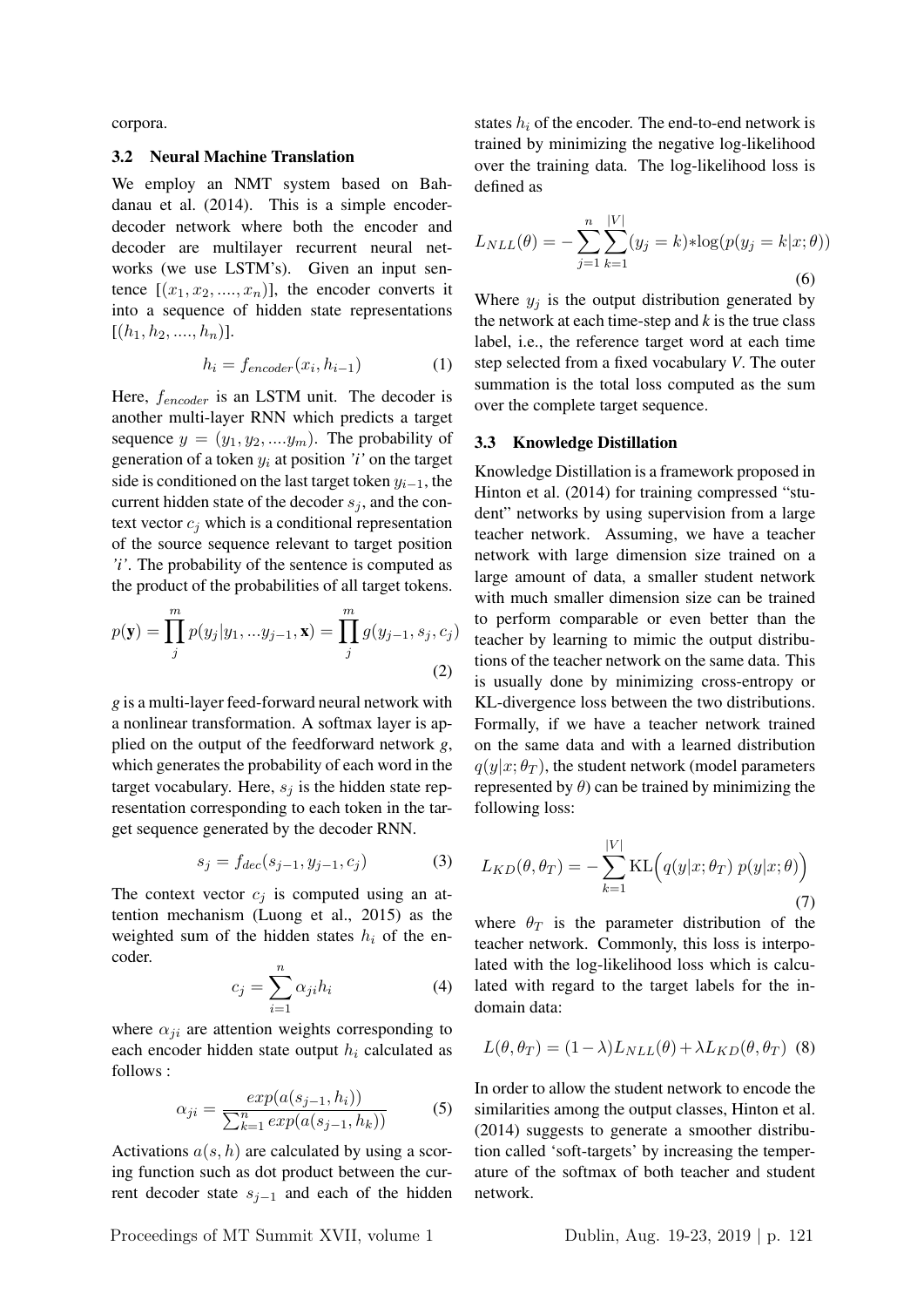

Figure 1: Distillation for noisy data. Both the teacher and student network have same architecture. Teacher network is trained only on the clean data, student network is trained for two losses :  $L_{NLL}$  wrt target labels and  $L_{KL}$  wrt to output distribution of teacher network

### 4 Knowledge distillation for noisy data

We discuss the main intuition and idea behind using knowledge distillation for noisy labels. A detailed analysis is given in Li et al. (2017). As shown in Figure 1, the idea is to first train the teacher model  $f$  on the clean data  $D_{clean}$  and then transfer the knowledge from the teacher to a student network which is trained on the entire dataset D by optimising the following loss:

$$
L_D(y_i, f(x_i)) = \lambda l(y_i, f(x_i)) + (1 - \lambda)l(s_i, f(x_i))
$$
\n(9)

where  $s_i = f_{D_{clean}}(x_i)/\tau$  and  $\tau$  is the temperature of the softmax. In equation 9, the student model is trained on the combination of two loss functions, the first term is the cross-entropy loss *l* between the prediction of the student model and the ground truth  $y_i$ , while the second term is the cross-entropy or KL-divergence between the output distributions of the student model and the teacher model.  $\lambda$ is a parameter to balance the weight between the two losses. Assuming the second loss to be crossentropy, Equation 9 can be re-written as:

$$
L_D(y_i, f(x_i)) = l(\lambda(y_i) + (1 - \lambda(s_i), f(x_i)))
$$
\n(10)

Li et al. (2017) define  $y_i^{\lambda} = \lambda y_i + (1 \lambda(x_i, f(x_i))$  as pseudo-label which is a combination of the given noisy label  $y_i$  and the prediction  $s_i$  from the teacher model. They provide an analysis based on the comparison between the risks involved in training directly on the noisy labels or training on the boot-strapped labels as compared to training on the pseudo label as defined above. They show that training on the pseudo label, for some values of  $\lambda$  defined through distillation, involves lower risks than direct training or bootstrapping. Therefore, a better model can be trained by driving the pseudo labels closer to the ground truth label. In case of comparable corpora training for NMT, instead of learning only from uncertain ground truth labels, the student model also benefits from the predictions of the teacher model while learning to imitate it.

### 5 Experiments

#### 5.1 Comparisons

We compare our technique to standard scenarios of training on clean and noisy data. Further, we compare to the commonly used strategy of fine-tuning as well as back-translation which is an adapta-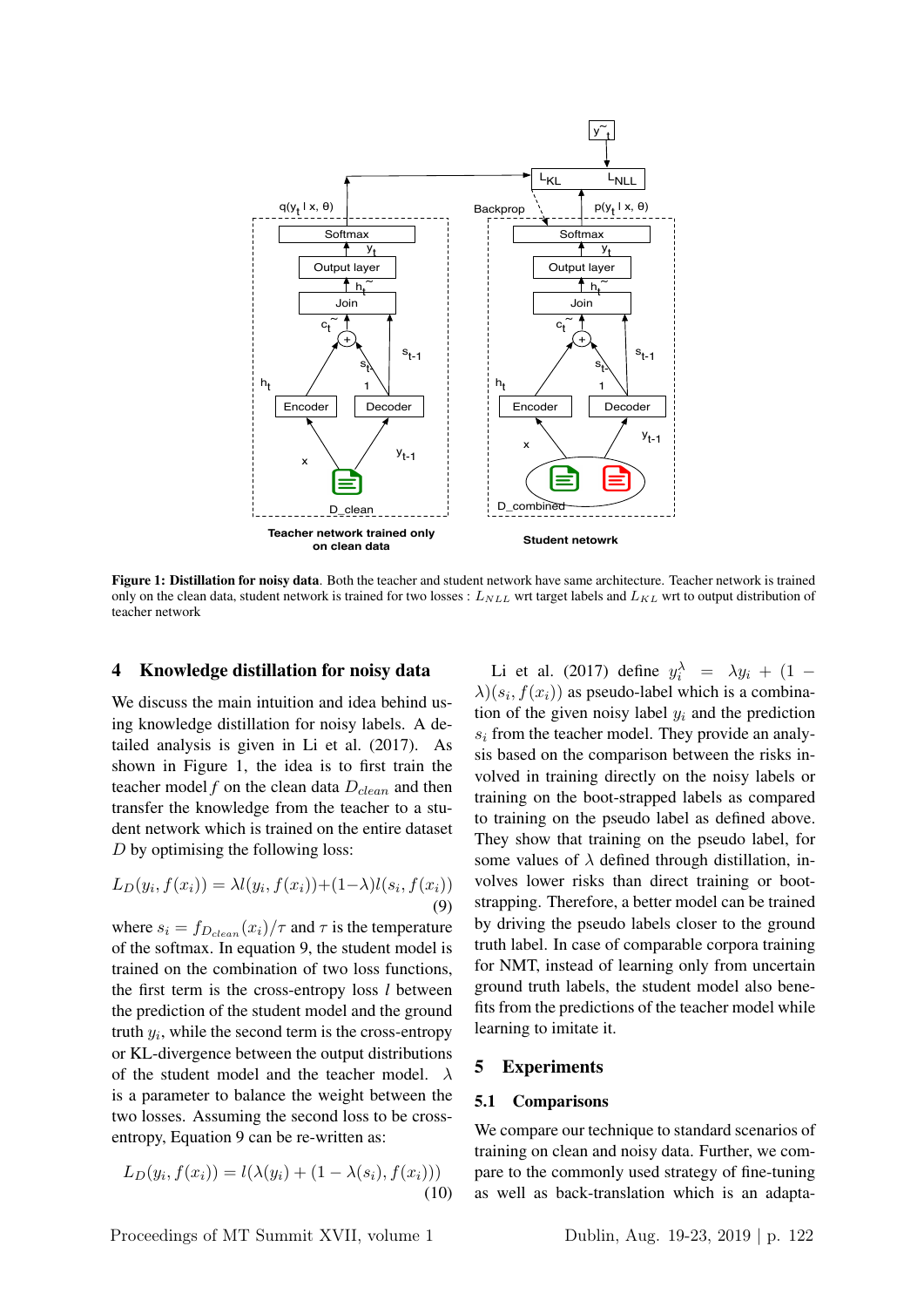|                 | Clean         |                      | <b>Noisy</b>                         |                  |  |
|-----------------|---------------|----------------------|--------------------------------------|------------------|--|
|                 | Source        | <b>Size</b>          | Source                               | <b>Size</b>      |  |
| Arabic-English  | LDC.          | 300k                 | <b>ISI</b> bitext                    | 1.1 <sub>m</sub> |  |
| Chinese-English | LDC.          | 550k                 | <b>ISI</b> bitext                    | 550 <sub>k</sub> |  |
| German-English  | <b>WMT-17</b> | 5.1M                 | $Para_{rn}$                          | 5.1M             |  |
| German-English  | $WMT-17$      | $\vert$ 5.1M $\vert$ | $\overline{\text{Filt}}_{toks=100M}$ | 4.6M             |  |

**Table 2:** Datasets and statistics. Para $_{rn}$  = Randomly sampled subset of Paracrawl. Filt $_{toks=100M}$  = 100 million target token subsample submitted by (Junczys-Dowmunt, 2018)

tion of self-learning or bootstrapping methods. We carry out the following experimental comparisons:

- Training on parallel data only: The standard practice in NMT is to train on the highquality parallel data only. This experiment is also the primary baseline for comparing the proposed method.
- Training on comparable data only: We conduct this experiment to demonstrate the substantial difference between the performance of the models trained on only noisy data or only on clean data.
- Training on combined comparable and parallel data: This experiment demon-This experiment demonstrates the effect of adding comparable data to the baseline training data pool.
- Fine-tuning: The standard practice commonly used for domain adaptation. For noisy data, the idea is to first train the model on noisy data and then continue training on clean data.
- Back-translation: Back-translation has been proposed as a method to incorporate additional monolingual data for NMT (Sennrich et al., 2016). This is done by training an NMT system in reverse of the desired direction thus obtaining pseudo-source sentences for the additional monolingual target sentences. By applying back-translation, we discard the original source sentence in the comparable data and replace them with the pseudo-source sentences. The back-translated comparable data is then added to the clean parallel data.
- Dual cross entropy filtering: As discussed in the introduction, (Junczys-Dowmunt, 2018)) reported the best results for the Parallel Corpus Filtering task for WMT-18. They used the dual cross-entropy method in

which sentence pairs in the noisy corpus are ranked based on forward and backward losses for each sentence pair with respect to NMT models trained on clean data in forward and reverse direction. We consider this filtering method as a competitive baseline for our approach.

Note that back-translation requires beam-search based decoding which is quite expensive for large amount of comparable data.

## 5.2 Datasets and Parameters

We conduct experiments for Arabic to English, Chinese to English, and German-English NMT. As a commonly used representative of comparable data, we consider all AFP sources from the ISI Arabic-English bitext (LDC2007T08) with a size of 1.1M sentence pairs and Xinhua news sources for the Chinese-English bitext (LDC2007T09) with a size of 550K sentence pairs. Both corpora are created by automatically aligning (Munteanu and Marcu, 2005) sentences from monolingual corpora. For Arabic-English, we compose the parallel data consisting of 325k sentence pairs from various LDC catalogues <sup>2</sup>

For Chinese-English, a parallel text of 550k parallel sentence pairs from LDC catalogues $3$  is used. Note that for Arabic-English, the size of the comparable corpus is approximately 4 times that of the parallel data while for Chinese-English, the comparable corpora size is the same as that of the parallel corpus<sup>4</sup>. A byte pair encoding of size 20k is trained on the parallel data for the respective languages. NIST MT05 is used as dev set for both language pairs and MT08, MT09 as test set for Arabic-English and MT-06, MT-08 as test set for Chinese-English. Translation quality is measured in terms of case-sensitive 4-gram BLEU (Papineni et al., 2002). Approximate randomization (Noreen., 1989; Riezler and Maxwell, 2005) is used to detect statistically significant differences.

For German-English, we use high-quality data from the training corpus provided for WMT-17 (Bojar et al., 2017). For the noisy data, we randomly sample a bitext of equal size from the raw

<sup>2</sup>LDC2006E25, LDC2004T18, several Gale corpora, LDC2004T17, LDC2005E46 and LDC2004E13.

<sup>3</sup>LDC2003E14, LDC2005T10 and LDC2002E18.

<sup>&</sup>lt;sup>4</sup>We are aware of the fact that much larger high-quality training data are available for Chinese-English, which result in a higher baseline. However, in order to simulate a scenario where the amount of clean data equals that of the comparable data, we downsample the size for our experiments.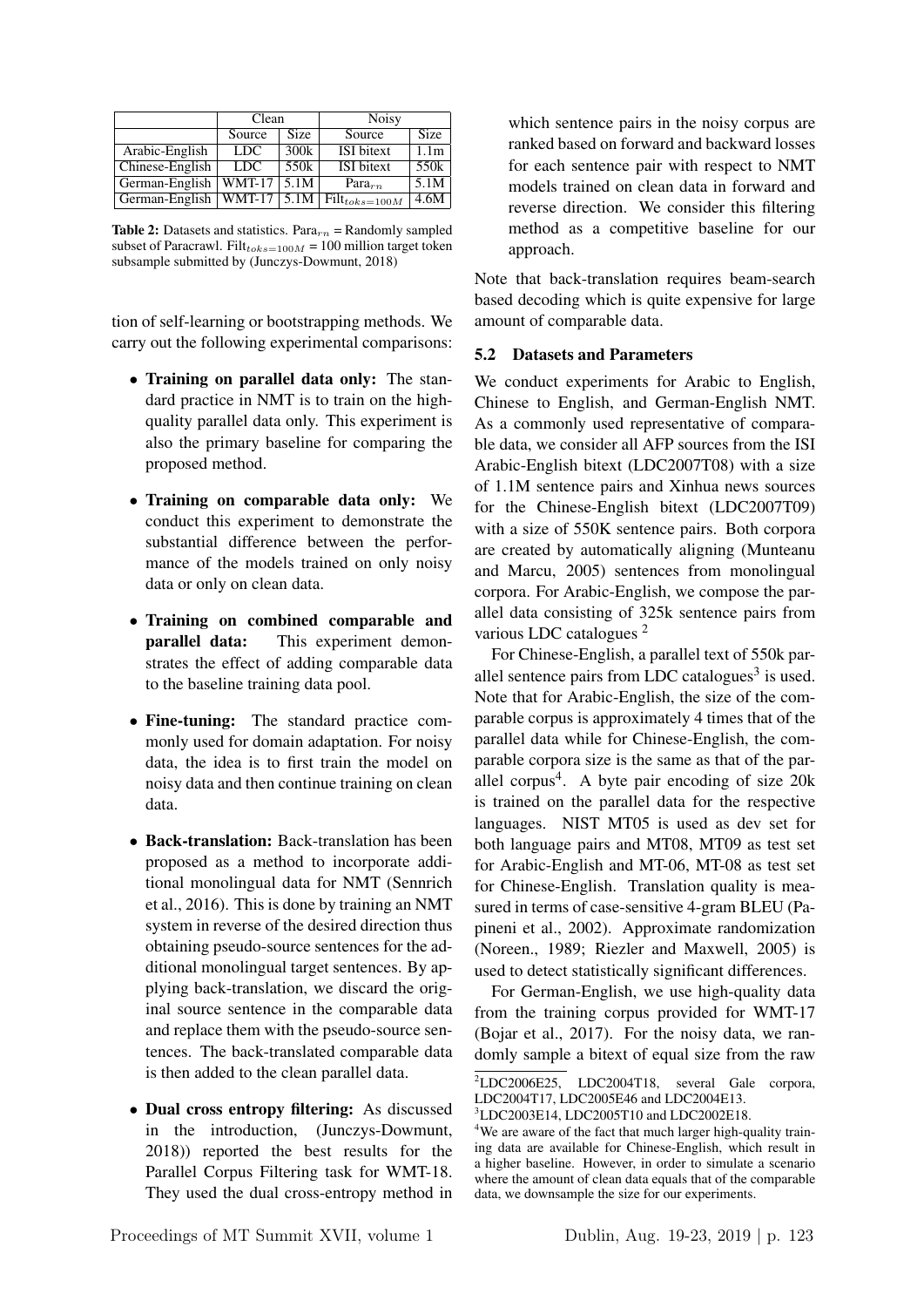|                                     | Arabic-English   |                  | Chinese-English  |                 |                |               |  |
|-------------------------------------|------------------|------------------|------------------|-----------------|----------------|---------------|--|
|                                     | MT <sub>05</sub> | MT <sub>08</sub> | MT <sub>09</sub> | MT05            | <b>MT06</b>    | MT08          |  |
| Parallel only                       | 57.7             | 46.1             | 49.9             | 28.8            | 27.5           | 20.3          |  |
| Comparable only                     | 48.9 $(.8.8)$    | $32.7$ (-13.4)   | $36.0_{(-13.9)}$ | 11.3(12.1)      | $10.2$ (-17.5) | $5.2$ (-15.1) |  |
| Combined (Parallel + Comparable)    | $55.2$ (-2.5)    | 44.2 $(-1.9)$    | 47.9(2)          | $27.7_{(-1.1)}$ | $26.7$ (-0.8)  | 18.3 $(-2)$   |  |
| Parallel + Comparable $_{bck}$      | $60.4$ (+2.7)    | 47.5 $(+1.4)$    | $51.0$ (+1.1)    | $29.1_{(+0.3)}$ | $27.2(-0.3)$   | $19.8$ (-0.5) |  |
| Fine-tuning                         | $56.1$ (-1.6)    | 46.6 $(+0.5)$    | $50.3(+0.4)$     | $25.1$ (-3.7)   | $23.5$ (-4)    | $17.2$ (-3.1) |  |
| Dual cross Entropy Filtering        |                  |                  |                  |                 |                |               |  |
| Parallel +Comparable $_{filt-25\%}$ | 59.9 $(+2.2)$    | 47.4 $(+1.4)$    | $51.1$ (+1.2)    | $19.7_{(-9.1)}$ | $20.9$ (-6.6)  | 16.8 $(.3.5)$ |  |
| Parallel +Comparable $_{filt-50\%}$ | 59.2 $(+1.5)$    | 46.8 $(+0.7)$    | 50.9(1)          | $20.4$ (-8.4)   | $21.8(-5.7)$   | 17.0 $(.3.3)$ |  |
| Parallel+Comparable $_{filt-75\%}$  | 56.7 $(-1)$      | 44.9 $(-1.2)$    | $49.1_{(-0.8)}$  | $21.5$ (-7.3)   | $22.3$ (-5.2)  | $17.5( -2.8)$ |  |
| Knowledge Distillation              |                  |                  |                  |                 |                |               |  |
| <b>KD</b>                           | $62.3$ (+4.6)    | 48.4 $(+2.3)$    | $52.3(+2.4)$     | $29.4$ (+0.6)   | $28.2$ (+0.5)  | $21.1$ (+0.8) |  |

Table 3: Performance of various training strategies for Arabic/Chinese-English. Comparable $_{bck}$  = Back-translated comparable corpora.  $KD =$ Knowledge distillation. Boldfaced = Significant differences at  $p < 0.01$ .

Paracrawl corpus ("very noisy" 1 billion English tokens) similar to Khayrallah and Koehn (2018). To be able to compare with the best filtering method, we also use a bitext of 100M target tokens submitted by Junczys-Dowmunt (2018) (available from the shared task website using a score file) which is filtered using their proposed "Dual cross entropy" score. A BPE of 32k is trained on the WMT-17 training data, newstest15 is used as dev set and newstest16 and newstest17 are used as test set. Table 2 summarizes clean and noisy training data for all language pairs.

We train an LSTM-based encoder-decoder model as described in Luong et al. (2015) using the Open-NMT-python toolkit (Klein et al., 2017), with both embeddings and hidden layers of size 1000. The maximum sentence length is restricted to 80 tokens. Parameters are optimized using Adam with an initial learning rate of 0.001, a decay rate of 0.5 (after every 10k steps), a dropout probability of 0.2 and label smoothing of 0.1. A fixed batch size of 64 is used. Model weights are initialized uniformly within [-0.02, 0.02]. We train for a maximum of 200k steps and select the model with best BLEU score on the development set for the final evaluation and decode with a beam size of 5.

# 6 Results

First, we compare the primary baseline with direct off-the-shelf use of noisy data without any filtering or noise reduction strategies. As can be seen in Table 3, for both Arabic-English and Chinese-English, the performance of an NMT system trained on comparable data only is substantially worse (up to  $-13.9$  BLEU for Ar-En and −17.5 BLEU for Zh-En) as compared to clean data. Although for Arabic-English, the size of the noisy data is 4 times that of the clean data, while for Chinese-English, it is of equal size. Adding this noisy data to the clean data degrades translation performance (−2 BLEU for both Ar-En and Zh-En). The relative difference between the performance drop between the two language pairs can be attributed to the size of the comparable data.

Replacing the source side of the noisy data with back-translations sightly improves the BLEU score for Arabic-English (up to  $+1.4$ ) but slightly degrades translation quality for Chinese-English (−0.3 BLEU compared to the baseline). Nevertheless, this is still an improvement over direct off-the-shelf addition of the original noisy bitext. This implies that back-translation replacement does provide some degree of data cleaning.

Fine-tuning for noisy data shows only slight improvements for Ar-En (up to  $+0.5$  BLEU) and none for Zh-En (up to −4 BLEU drop). For both language pairs, we apply the dual cross-entropy filtering method of (Junczys-Dowmunt, 2018) by ranking sentence pairs in the comparable data according to the dual cross entropy and select subsamples from the top 50% and 75% of the full comparable bitext. Filtering at 50% shows significant (+1 BLEU) improvements for Arabic-English, whereas for Chinese-English this filtering results in performance even worse than adding all data, implying that cross entropy based filtering does not retain high-quality sentences from this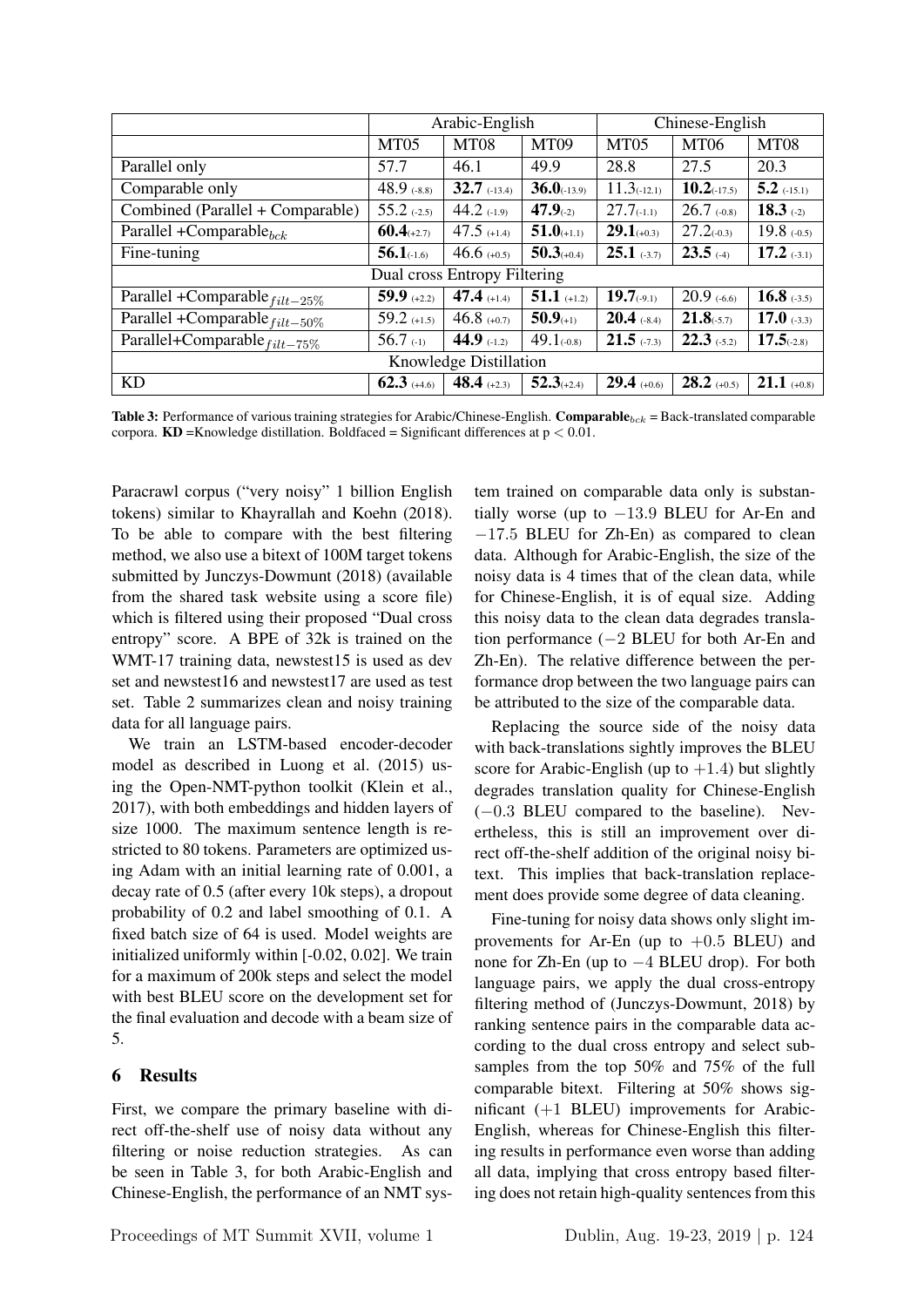

Figure 2: Variation in BLEU score for different values of  $\lambda$  for Arabic-English and Chinese-English

comparable bitext.

On the other hand, the proposed distillation strategy outperforms filtering as well as backtranslation replacement for both language pairs. The improvements for Arabic-English are substantially higher  $(+4.6$  BLEU for the dev set and  $+2.4$ for the test set), while only a small improvement for Chinese-English is observed. Nevertheless, distillation provides significant improvements as compared to direct addition of the noisy data. The improvement with knowledge distillation shown in Table 3 correspond to the best improvements with respect to different values of  $\lambda$ . In Figure 2, we show the effect of varying values for  $\lambda$  (between 0.1 and 0.9) on the translation performance over the development set (MT05). For both the language pairs  $\lambda = 0.5$  yields the best performance. As shown in Table 4, for German-English, there is a substantial difference  $(-16.4$  BLEU) between the performance of a model trained on clean data only vs. one trained on randomly sampled Paracrawl data. Khayrallah and Koehn (2018) reported a degradation of up to −9 BLEU when combining clean and noisy data. However, we observe only a 1 BLEU drop for the same setting. Nevertheless, directly adding noisy data seems to provide no additional improvements. Similarly, finetuning on the clean data does not show any improvements. On the other hand, applying the proposed distillation over this combined bitext shows slight improvement of 0.3 BLEU over the clean data baseline.

For a comparison with "Dual cross entropy filtering", we use the filtered bitext submitted by Junczys-Dowmunt (2018) and add it to the training data, which also degrades BLEU by  $-1$ . Again, applying distillation over this filtered bitext combined with the clean data set shows an improvement of 0.9 BLEU over the clean-data baseline. As shown in Figure 3, we evaluate the performance variation for different values of  $\lambda$  using the 'Randomly sampled (100M target tokens) paracrawl' against the newstest'15 development set. Similar to the other two language pairs, we observe that the best BLEU score is achieved for  $\lambda = 0.5$ .

# 7 Conclusion

In this paper, we explored the effectiveness of using comparable training data for neural machine translation. Our experiments show that depending on the size of the noisy data, the performance of an NMT model can suffer significant degradations. Further, we show that noisy cleaning methods such as filtering and back-translation of noisy data show only slight improvements over the baseline. Moreover, fine-tuning fails to show any significant improvements when used for noisy data.

To overcome these problems, we proposed distillation as a remedy to efficiently leverage noisy data for NMT where we train a primary NMT model on the combined training data with knowledge distillation from the teacher network trained on the clean data only. Our experiments show that distillation can help to successfully utilize lowquality comparable data resulting in significant improvements as compared to training directly on the noisy data.

### Acknowledgments

This research was funded in part by the Netherlands Organization for Scientific Research (NWO) under project numbers 639.022.213 and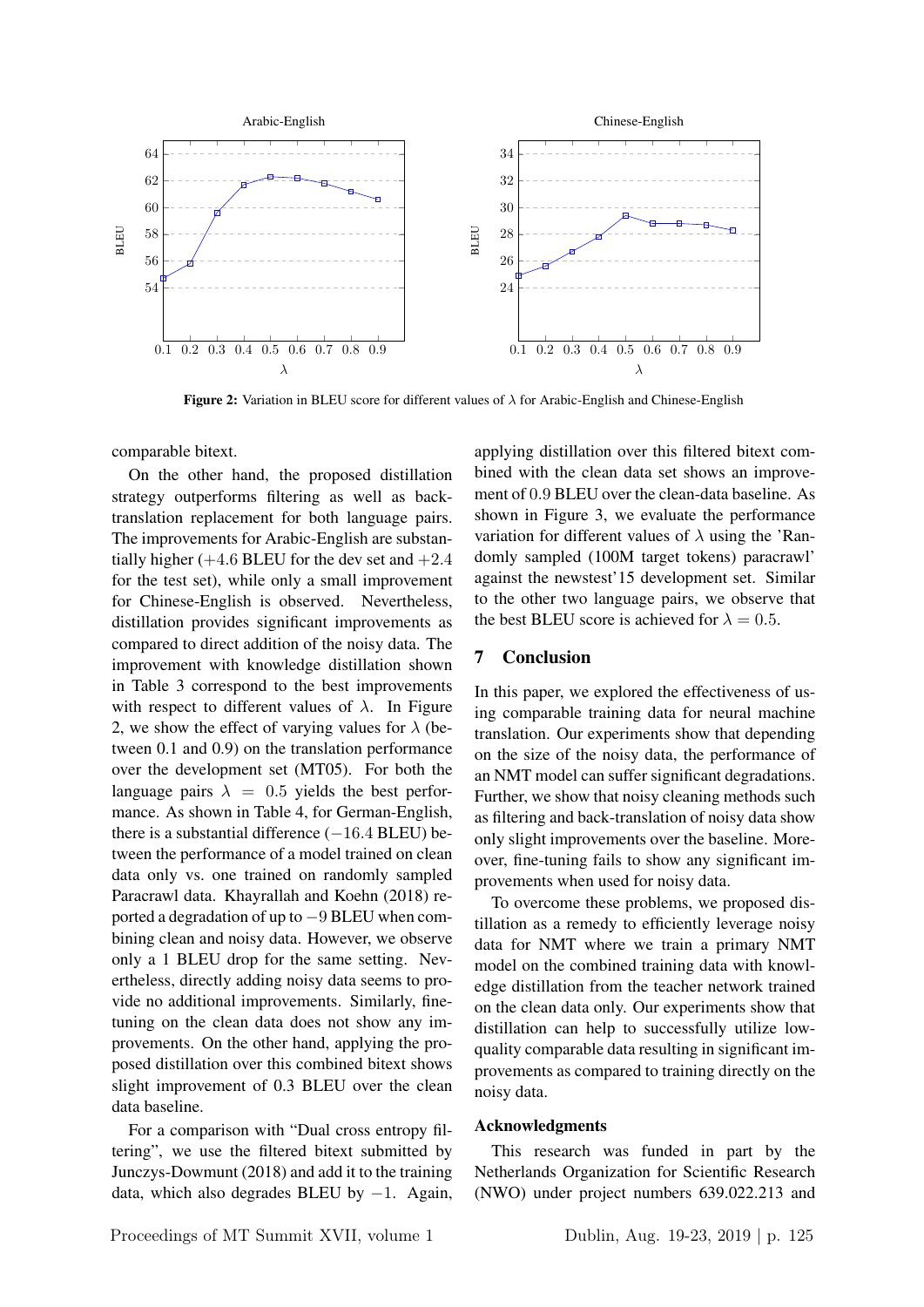|                                                    | test15          | test16         | test17          |  |  |
|----------------------------------------------------|-----------------|----------------|-----------------|--|--|
| WMT (Parallel only)                                | 25.2            | 30.0           | 26.0            |  |  |
| Randomly sampled Paracrawl                         |                 |                |                 |  |  |
| Para $_{rn}$                                       | 14.6 $(-10.6)$  | $10.2$ (-19.8) | $9.6$ (-16.4)   |  |  |
| WMT (Parallel) + Para $_{rn}$                      | $24.1_{(-1.1)}$ | $29.0$ (-1)    | $25.0$ (-1)     |  |  |
| Fine-tuning (Para $_{rn}$ )                        | $21.8$ (-3.4)   | $24.4$ (-5.6)  | $21.1$ (-4.9)   |  |  |
| Knowledge distillation (WMT + Para $_{rn}$ )       | $25.6$ (+0.4)   | $30.3$ (+0.3)  | $26.3$ (+0.3)   |  |  |
| Parcrawl filtered with dual cross entropy          |                 |                |                 |  |  |
| $Filt_{toks=100M}$ only                            | $24.0$ (-1.2)   | $28.8$ (-1.2)  | $24.6$ (-1.4)   |  |  |
| $WMT + Filt_{toks=100M}$                           | $24.1$ (-1.1)   | $28.7$ (-0.3)  | $25.0$ (-1)     |  |  |
| Fine-tuning (Filt $_{toks=100M}$ )                 | $23.9$ (-1.3)   | $29.1$ (-0.9)  | $25.1_{(-0.9)}$ |  |  |
| Knowledge distillation (WMT + $Filt_{toks=100M}$ ) | $26.1$ (+1.1)   | $31.3$ (+0.3)  | $26.9(+0.9)$    |  |  |

Table 4: German-English results. WMT = Only clean Data,  $Para_{rn}$  = Randomly sampled 5.1 million sentence pairs from Paracrawl. Filt<sub>toks=100M</sub> = 100 million target tokens filtered (Junczys-Dowmunt, 2018)



Figure 3: Variation in BLEU score for different values of  $\lambda$  for German-English when trained with randomly sampled paracrawl data

612.001.218.

#### References

- Bahdanau, Dzmitry, Kyunghyun Cho, and Yoshua Bengio. 2014. Neural machine translation by jointly learning to align and translate. *CoRR*, abs/1409.0473.
- Barbu, Eduard and Verginica Barbu Mititelu. 2018. A hybrid pipeline of rules and machine learning to filter web-crawled parallel corpora. In *Proceedings of the Third Conference on Machine Translation, Volume 2: Shared Task Papers*, pages 880–884, Belgium, Brussels, October. Association for Computational Linguistics.
- Bojar, Ondřej, Rajen Chatterjee, Christian Federmann, Yvette Graham, Barry Haddow, Shujian Huang, Matthias Huck, Philipp Koehn, Qun Liu, Varvara Logacheva, Christof Monz, Matteo Negri, Matt Post, Raphael Rubino, Lucia Specia, and Marco Turchi.

Proceedings of MT Summit XVII, volume 1 Dublin, Aug. 19-23, 2019 | p. 126

2017. Findings of the 2017 conference on machine translation (wmt17). In *Proceedings of the Second Conference on Machine Translation, Volume 2: Shared Task Papers*, pages 169–214, Copenhagen, Denmark, September. Association for Computational Linguistics.

- Chen, Yun, Yang Liu, Yong Cheng, and Victor O.K. Li. 2017. A teacher-student framework for zeroresource neural machine translation. In *Proceedings of the 55th Annual Meeting of the Association for Computational Linguistics (Volume 1: Long Papers)*, pages 1925–1935. Association for Computational Linguistics.
- Dakwale, Praveen and Christof Monz. 2017. Finetuning for neural machine translation with limited degradation across in-and out-of-domain data. In *Proceedings of the 16th Machine Translation Summit*.
- Hangya, Viktor and Alexander Fraser. 2018. An unsupervised system for parallel corpus filtering. In *Proceedings of the Third Conference on Machine Translation, Volume 2: Shared Task Papers*, pages 895–900, Belgium, Brussels, October. Association for Computational Linguistics.
- Hinton, Geoffrey, Oriol Vinyals, and Jeff Dean. 2014. Distilling the knowledge in a neural network. In *NIPS 2014 Deep Learning Workshop*.
- Junczys-Dowmunt, Marcin. 2018. Dual conditional cross-entropy filtering of noisy parallel corpora. In *WMT*.
- Khayrallah, Huda and Philipp Koehn. 2018. On the impact of various types of noise on neural machine translation. In *Proceedings of the 2nd Workshop on Neural Machine Translation and Generation*, Melbourne, Australia. Association for Computational Linguistics.
- Kim, Yoon and Alexander M. Rush. 2016. Sequencelevel knowledge distillation. In *Proceedings of the*